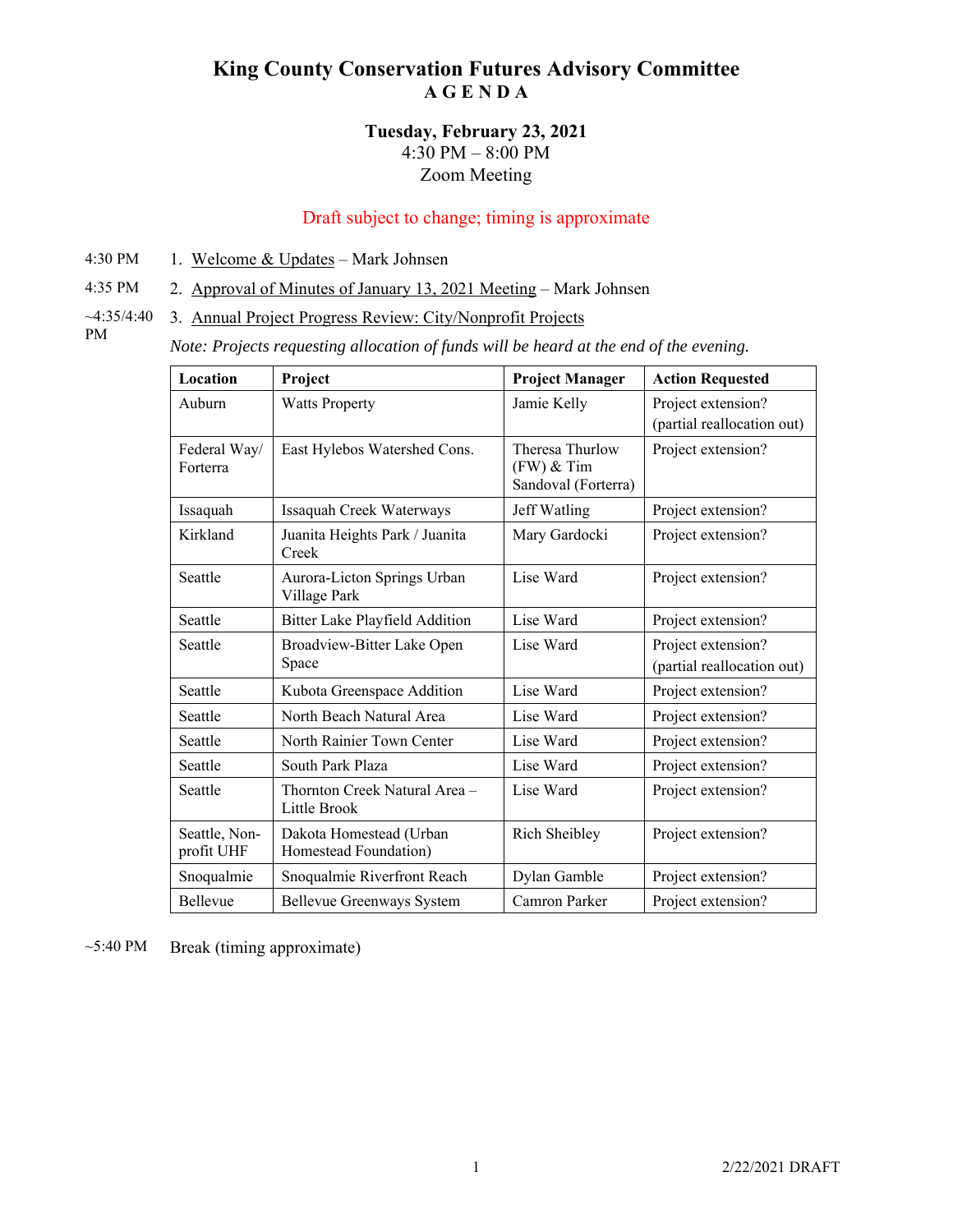## ~5:50 PM 4. Annual Project Progress Review: County Projects

| Location     | Project                                                 | <b>Project Manager</b>                           | <b>Action Requested</b>                                       |
|--------------|---------------------------------------------------------|--------------------------------------------------|---------------------------------------------------------------|
| KC - WRIA 7  | Patterson Creek                                         | Andrea Mojzak                                    | Scope clarification?<br>Project extension?                    |
| KC - WRIA 7  | Snoqualmie at Fall City                                 | Andrea Mojzak                                    | Scope clarification?<br>(partial reallocation out)            |
| KC - WRIA 7  | Snoqualmie Valley Trail Link                            | Monica Leers &<br>Jean White                     | Project extension?<br>(partial reallocation out)              |
| KC - WRIA 7  | <b>Tolt River Natural Area</b>                          | Andrea Mojzak                                    | Project extension?                                            |
| KC - WRIA 8  | Bear Creek projects                                     | Denise Di Santo                                  | Scope clarification?<br>Project extension?                    |
| KC - WRIA 8  | Cedar River                                             | Judy Blanco                                      | Scope clarification?<br>Scope addition?<br>Project extension? |
| KC - WRIA 8  | Cemetery Pond                                           | Michael Murphy &<br>Megan Webb                   | Project extension?                                            |
| KC - WRIA 8  | Eastside Rail - Wilburton Gap                           | Curt Warber                                      | Scope addition?<br>Project extension?                         |
| KC - WRIA 8  | Molasses Creek/Soos Creek                               | Kelly Heintz &<br>Daphne Payne                   | Project extension?                                            |
| KC - WRIA 9  | Green River/Newaukum Creek                              | Josh Kahan                                       | Scope addition?<br>Project extension?                         |
| KC - WRIA 9  | Middle Green OS Expansion                               | Michael Murphy &<br>Josh Kahan &<br>Daphne Payne | Project extension?                                            |
| KC - WRIA 9  | South King County Forest                                | Daphne Payne                                     | Scope clarification?                                          |
| KC - WRIA 9  | Shadow Lake Bog                                         | Daphne Payne                                     | Project extension?                                            |
| KC-WRIA 9    | Urban Greenspace - White<br>Center & Skyway (CFT Award) | David Kimmett                                    | Scope addition?                                               |
| KC - WRIA 10 | White River Pinnacle Peak                               | Daphne Payne                                     | Project extension?                                            |
| KC-Vashon    | Vashon Marine Shoreline                                 | Greg Rabourn                                     | Scope clarification?                                          |
| KC - Farm    | Farmland Easements Enumclaw<br><b>APD</b>               | Ted Sullivan &<br>Michael Murphy                 | Project extension?                                            |
| KC - Farm    | <b>Farmland Easements Lower</b><br>Green APD            | Ted Sullivan &<br>Michael Murphy                 | Project extension?                                            |
| KC - Farm    | <b>Farmland Easements</b><br>Sammamish APD              | Ted Sullivan &<br>Michael Murphy                 | Project extension?                                            |
| KC - Farm    | Farmland Easement Snoqualmie<br>& Vicinity APD          | Ted Sullivan &<br>Michael Murphy                 | Project extension?                                            |

*Note: Projects requesting allocation of funds will be heard at the end of the evening.*